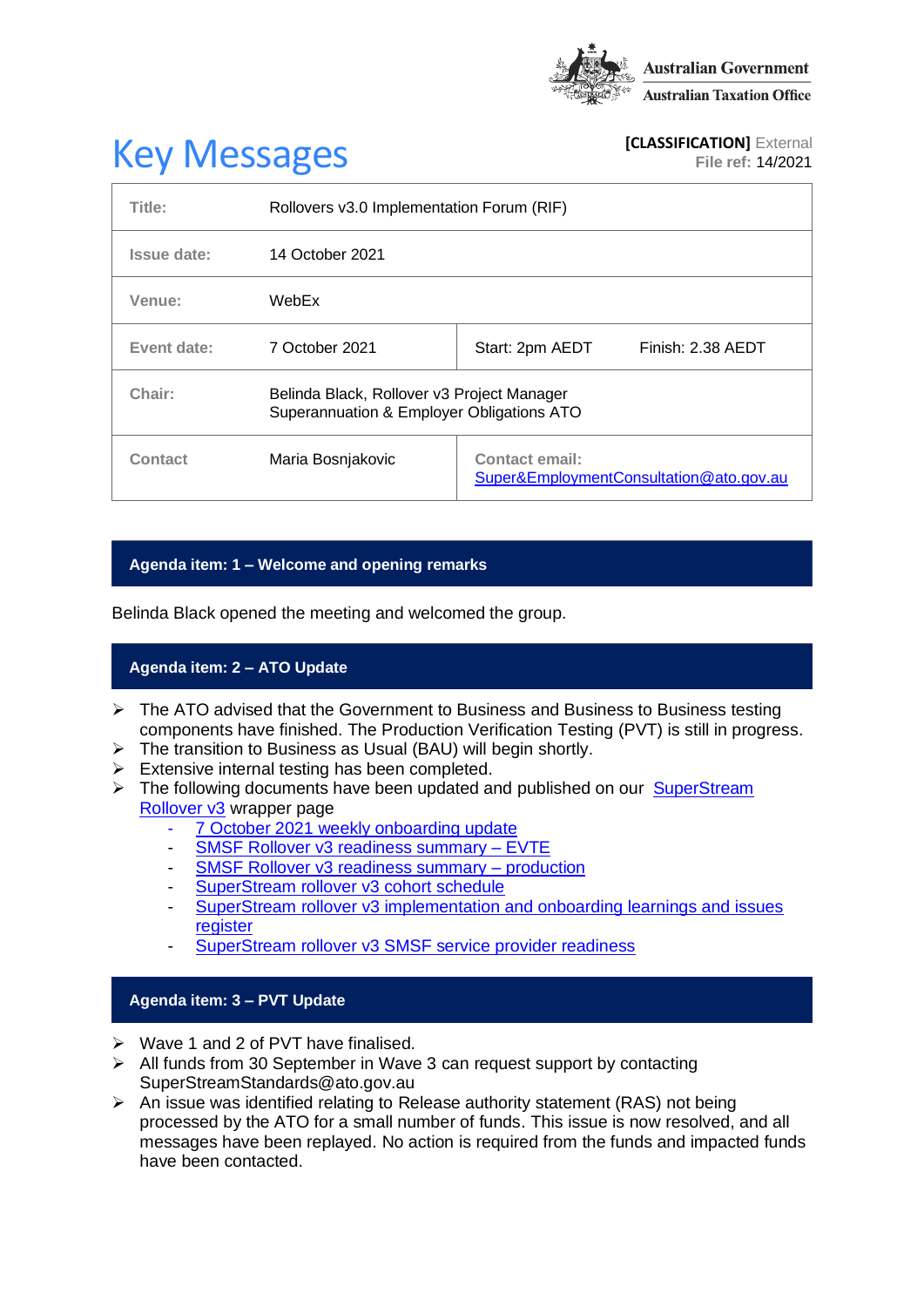

 $\triangleright$  Release authority statement outcome response (RASOR) are issued in almost real time when a RAS is received by the ATO. If a fund has not received a RASOR response within a day, there may be a system issue impacting the receipt of the RAS or issuing of the RASOR. Funds should investigate internally and contact the ATO if required.

## **Agenda item: 4– Issues register**

The latest version of the [SuperStream rollover v3 implementation and onboarding learnings](https://www.ato.gov.au/uploadedFiles/Content/SPR/downloads/SuperStream_Rollovers_v3_Implementation_and_onboarding_learning_and_issues_register.pdf)  [and issues register](https://www.ato.gov.au/uploadedFiles/Content/SPR/downloads/SuperStream_Rollovers_v3_Implementation_and_onboarding_learning_and_issues_register.pdf) was published to the [SuperStream Rollover v3 wrapper](https://www.ato.gov.au/Super/Sup/SuperStream-Rollover-v3/) page.

### **Agenda item: 5– Questions**

- $\overline{\triangleright}$  Industry requested an update on the SMSF verification service (SVS) performance, advising some have received a 'Gen Fault from Agency error' – is there an outage? ATO advised that there is currently a data impact issue affecting internal and external services. The ATO is investigating the issue as a priority. It does not appear to impact the Fund Validation Service (FVS).
- $\triangleright$  An SMSF provider advised they do not yet have FVS functionality available, and in the interim their clients are contacting their (receiving) ARPA funds to obtain bank details for rollovers. Generally, clients are having difficulties in obtaining the requisite details to enable them to roll money into their APRA fund. Is there a reason why the APRA fund is refusing to provide the bank details to the accountant/trustee? Another SMSF provider advised they only use the FVS. An APRA fund representative asked what happens if the FVS is down? The SMSF provider noted that they retain a local copy of the FVS. ATO advised they will review the process of industry obtaining bank details directly from APRA funds (e.g. if FVS is down).
- ➢ Industry asked where there was a payment refused by an APRA fund because it was paid 3 days after the Initiate Rollover Request (IRR), but the Rollover Transaction Outcome Response (RTOR) was never received. Should they be rejected more than 3 days after the IRR? ATO advised no.
- $\triangleright$  Industry provided feedback that where payments are made by EFT through SMSF Trustee bank account, there are instances where the PRN is not used or incorrect. ATO noted that this message will form part of our upcoming news articles.
- ➢ Industry spoke about when member details are different name, DOB (month/day mismatch) and whether there can be data matching to overcome this issue. Others noted it is not realistic and probably easier to simply ask the member to make sure the details are correct with the ATO.

## **RA processing and the ATO SuperStream bank account**

The project team has been advised that payments in relation to release authorities are not being made to the ATO's SuperStream bank account. When this occurs the ATO process that matches the payment to the message cannot occur.